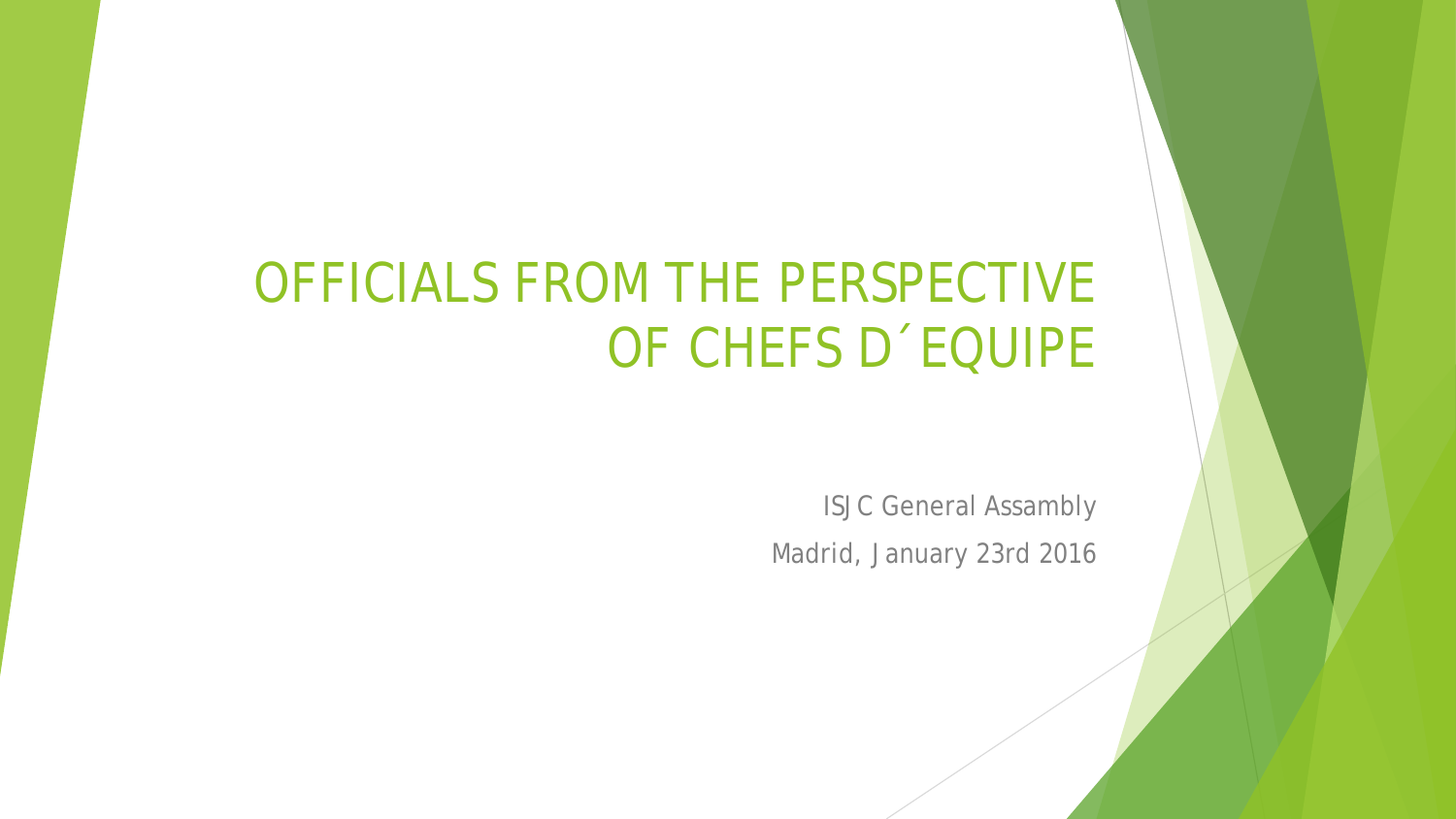### " A different sport"

- **Our sport has changed**
	- ▶ The time when this was a sport with an amateur perspective has long gone
	- ▶ Our sport has a professional industry behind it.
	- $\blacktriangleright$  Professionalism has taken over.
		- Most of the people involved at the High Level Sport are professionals:
			- Riders
			- $\blacktriangleright$  Trainers
			- ▶ Chefs d Equipe
			- ▶ Vets
	- Your actions are in social media with in seconds.
	- All stakeholders involved **EXPECT** this professionalism to carry over to the show officials.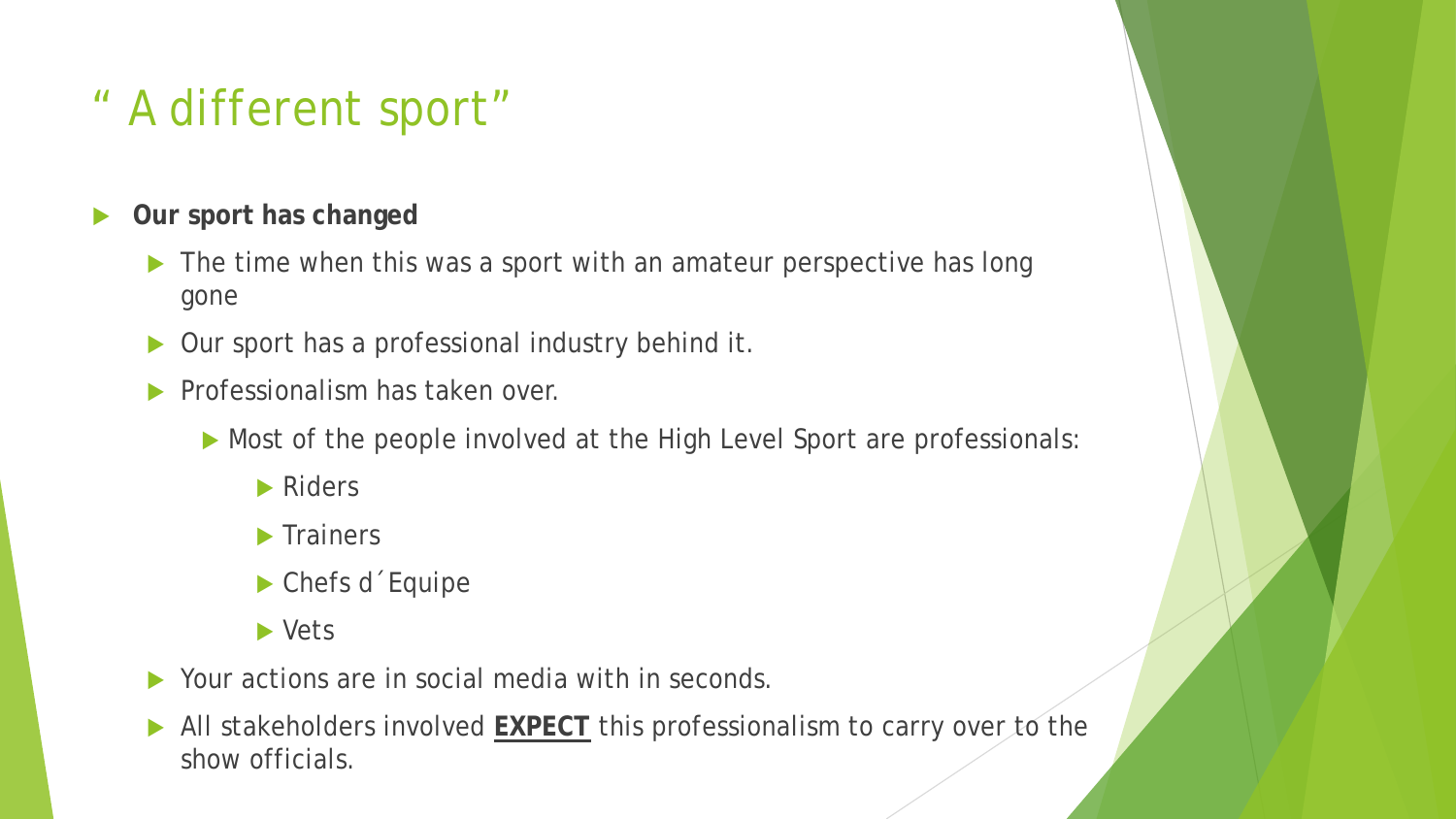# "It is a lot more than judging the competitions"

- President of the Ground Jury has final authority
	- Be prepared for the show. You may find a lot of difficult situations will arise before the first class.
	- Be a leader, not a "sheriff"
	- **Lead by knowledge and common sense, not by fear**
	- ▶ You MUST have knowledge on various areas:
		- ▶ Footing
		- ▶ Obstacle construction (especially water jump)
		- **Feeling for course design**
		- Time measuring
		- Horse related issues
			- ▶ Stables
			- ▶ Veterinary fundamentals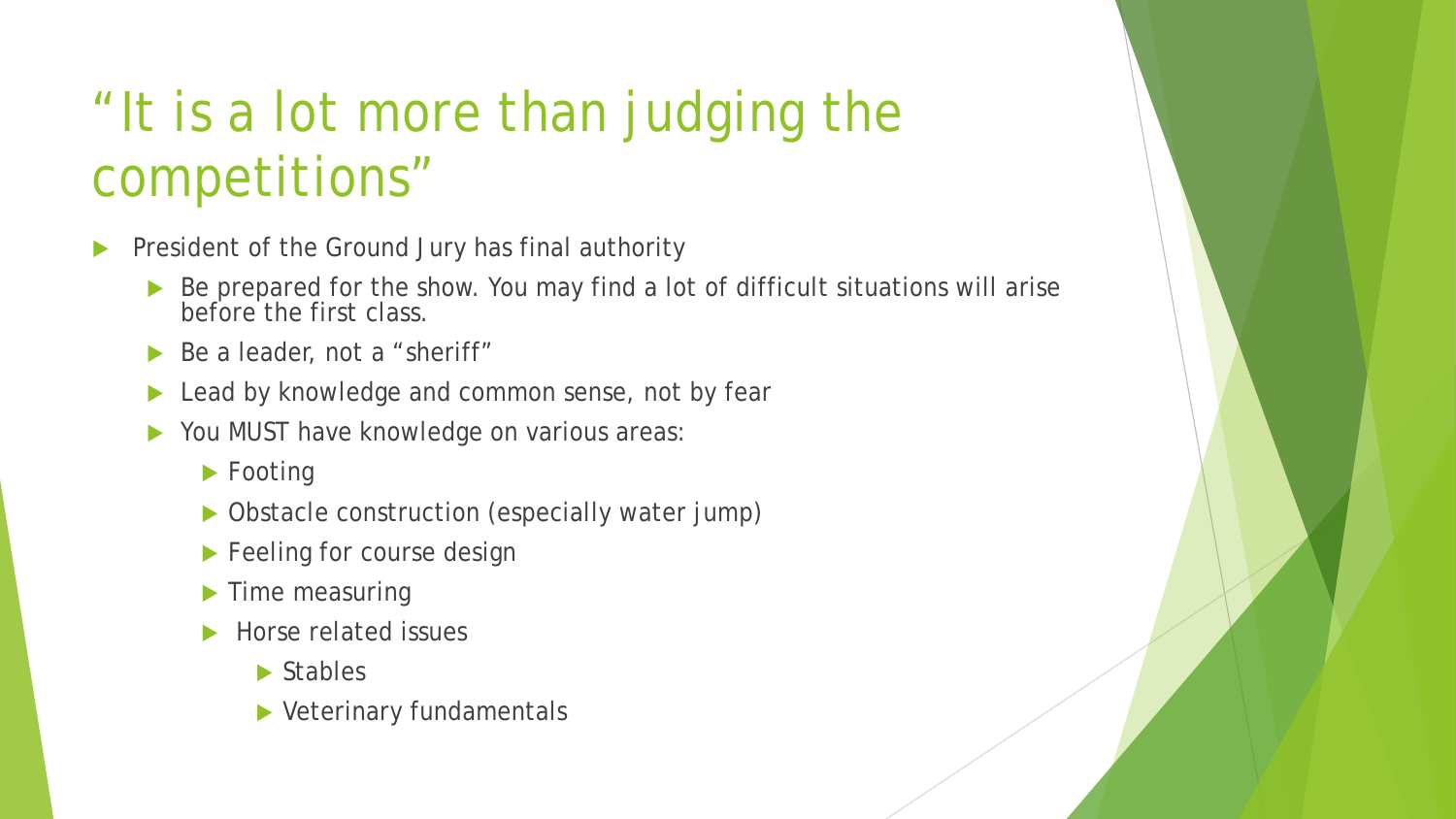## "It is a lot more than judging the competitions"

- Foreign Judge
	- Always remember, you are the FEI at the show.
		- ▶ Report with fairness
			- ▶ We expect the FJ to report what happens in reality
			- Do not be OC "friendly"
			- Do not hold back in your report
		- ▶ We are going to ask you the difficult questions. We know that you are the FEI. Prepare for this.
	- Do not try to dilute the responsibility

**WE EXPECT YOU TO TAKE THE LEADERSHIP**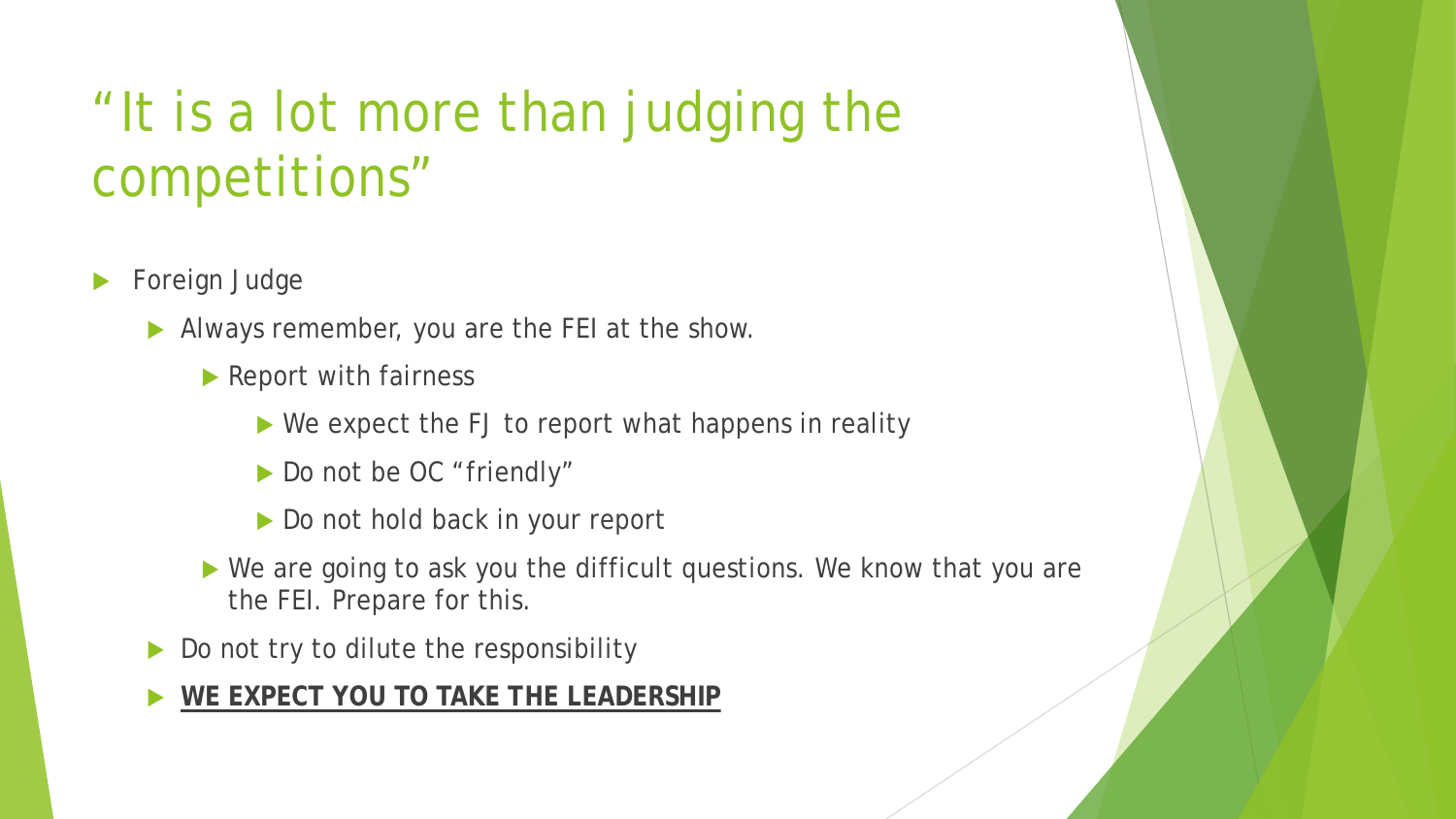## **Communicate**

### **TALK TO PEOPLE**

- Be available at all times during the competitions
	- Make sure that the correct communication devices are available to talk with you at all times during competitions, specially on GP and NC days
- Do not be afraid of asking any questions to anybody
- Do not get run over by anybody: It is sure that we will try sometimes.
- Do not send away anybody without an explanation
- We understand that the judges do not have to know every Rule. HOWEVER we want a correct answer based on Rules.

#### **90% OF THE PROBLEMS CAN BE PREVENTED BY CORRECT COMMUNICATION!**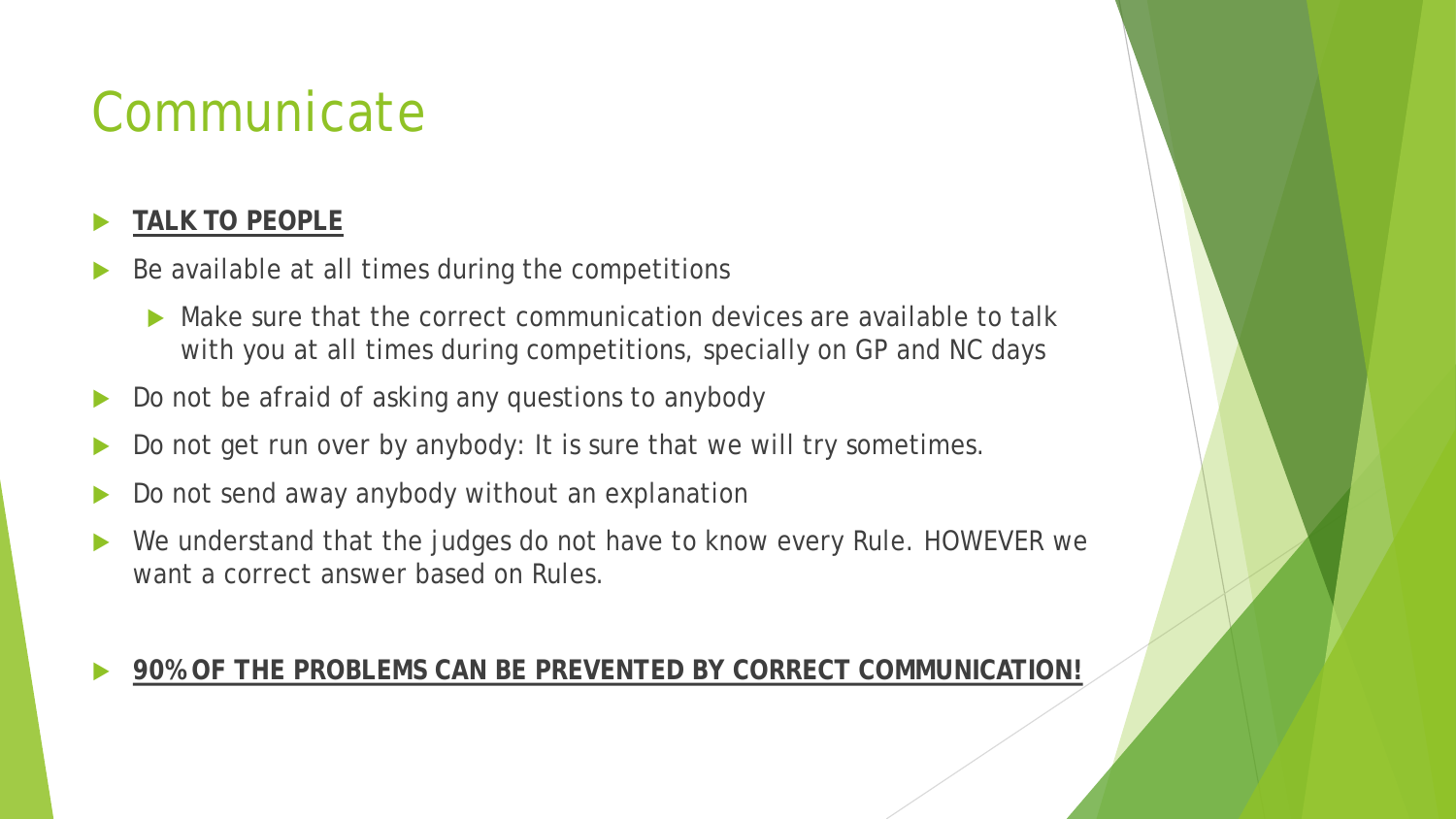### **Standards**

- $\blacktriangleright$  Set the standards and do not waver
- Have clear ideas of how you want to run your show
- Treat everybody equally: if not we will find out who is the best one to take advantage.
- Back up your people, especially your stewards. If you fail to back them up they will be there but they will see nothing.

Remember: **THERE ARE NO SECRETS DURING A SHOW.**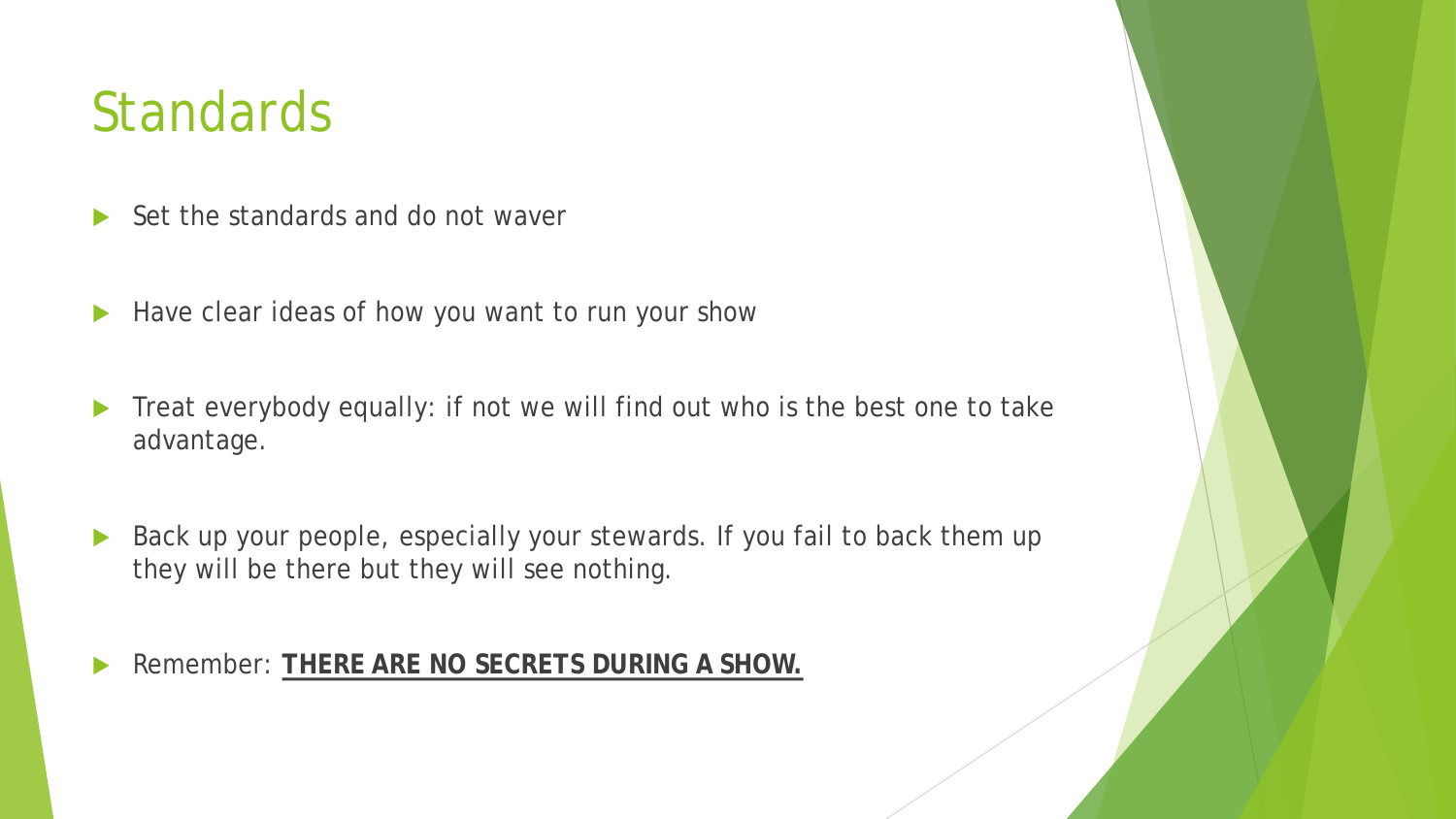# STICK TO THE RULES!!!

- Do not try to defuse problems by adapting the Rules to a situation: YOU ARE CREATING BIGGER PROBLEMS FOR THE FUTURE
- The only way to out good of very difficult situations is to stick to the Rules.
- We all have PERSONAL views and opinions. Do not let you personal opinion get in the way of what the Rules are there for.
- Be proactive, follow up. If you strongly believe something is wrong with a Rule, there are procedures to change a Rule.
- Always remember a Rule is Rule until it is changed, do not look the other way even in very difficult situations.
- **WE NEED A UNIFIED CRITERIA FOR JUDGING**. The field cannot change from week to week